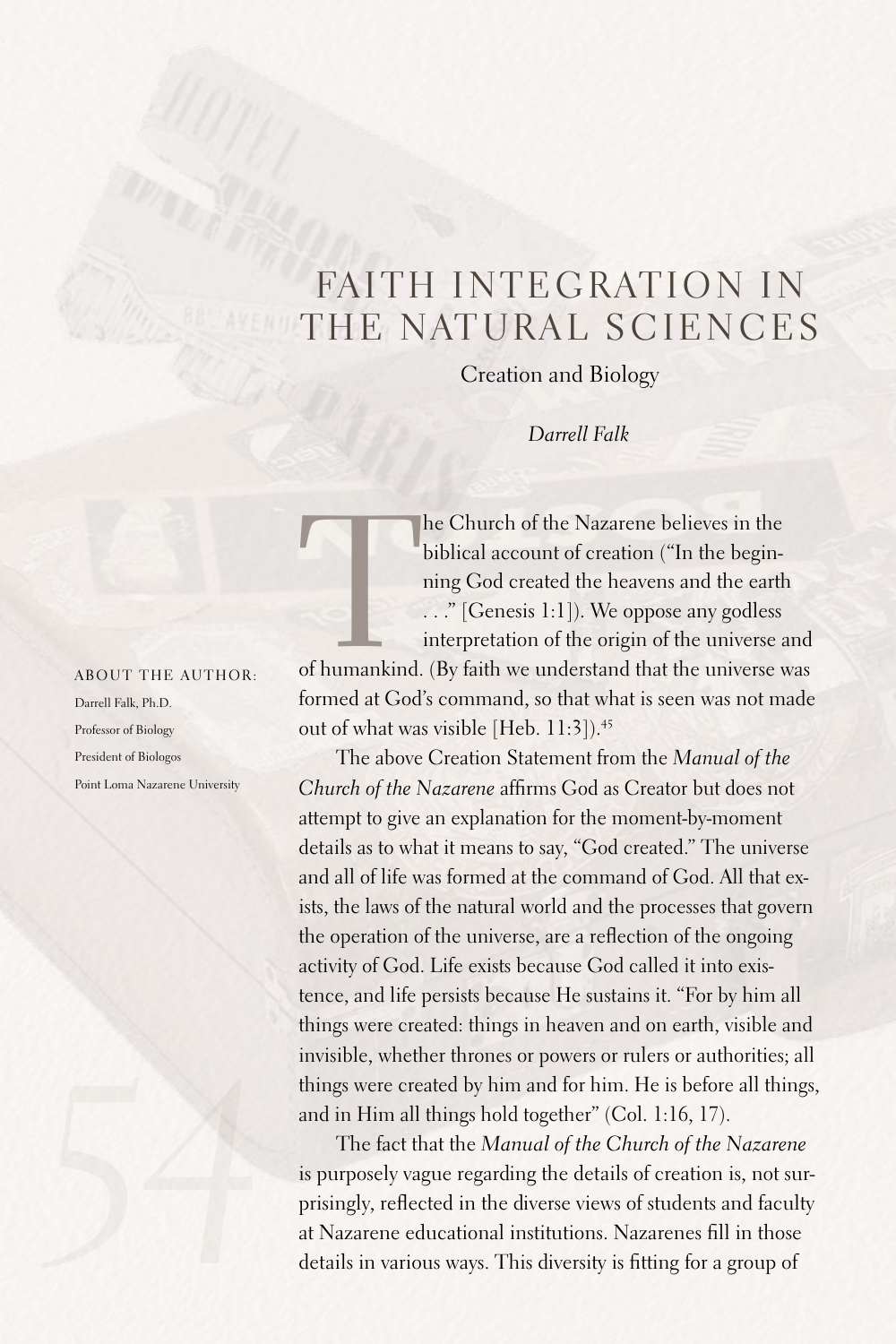Wesleyans.After all it was John Wesley himself who wrote, "[T]he inspired penman in this history [Genesis] ... [wrote] for the Jews first and, calculating his narratives for the infant state of the church, describes things by their outward sensible appearances, and leaves us, by further discoveries of the divine light, to be led into the understanding of the mysteries

couched under them."46

And diversity of views is especially fitting for the Church of the Nazarene, a denomination founded as an amalgamation of church bodies, not all of whom viewed matters exactly the same way. Phineas Bresee, a key founder of the denomination, has often been quoted as saying, "In essentials, unity; in non-essentials, liberty; in all things, charity."47 The question of how God created the universe is one of the nonessentials in the Kingdom of God, and differences of opinion about the details need to be discussed in

a spirit of love. So in regards to creation, one of the hallmarks of being Nazarene is that no position is taken on the details.

The source of our diversity rests largely in how Genesis 1-3 and other creation passages in scripture are understood. The official position of the Church of the Nazarene regarding scripture follows: "We believe in the plenary inspiration of the Holy Scriptures, by which we understand the 66 books of the Old and New Testaments, given by divine inspiration, inerrantly revealing the will of God concerning us in all things necessary to our salvation...."48

Nazarenes do not believe that scripture is "God-dictated"; they believe it is "God-breathed." Furthermore, Nazarenes do not refer to the Bible for authoritative statements regarding science. The purpose of scripture, Nazarenes believe, is to bring us into relationship with God through our salvation.

We in Nazarene education believe that the methods of science provide tools to discover important truths about God's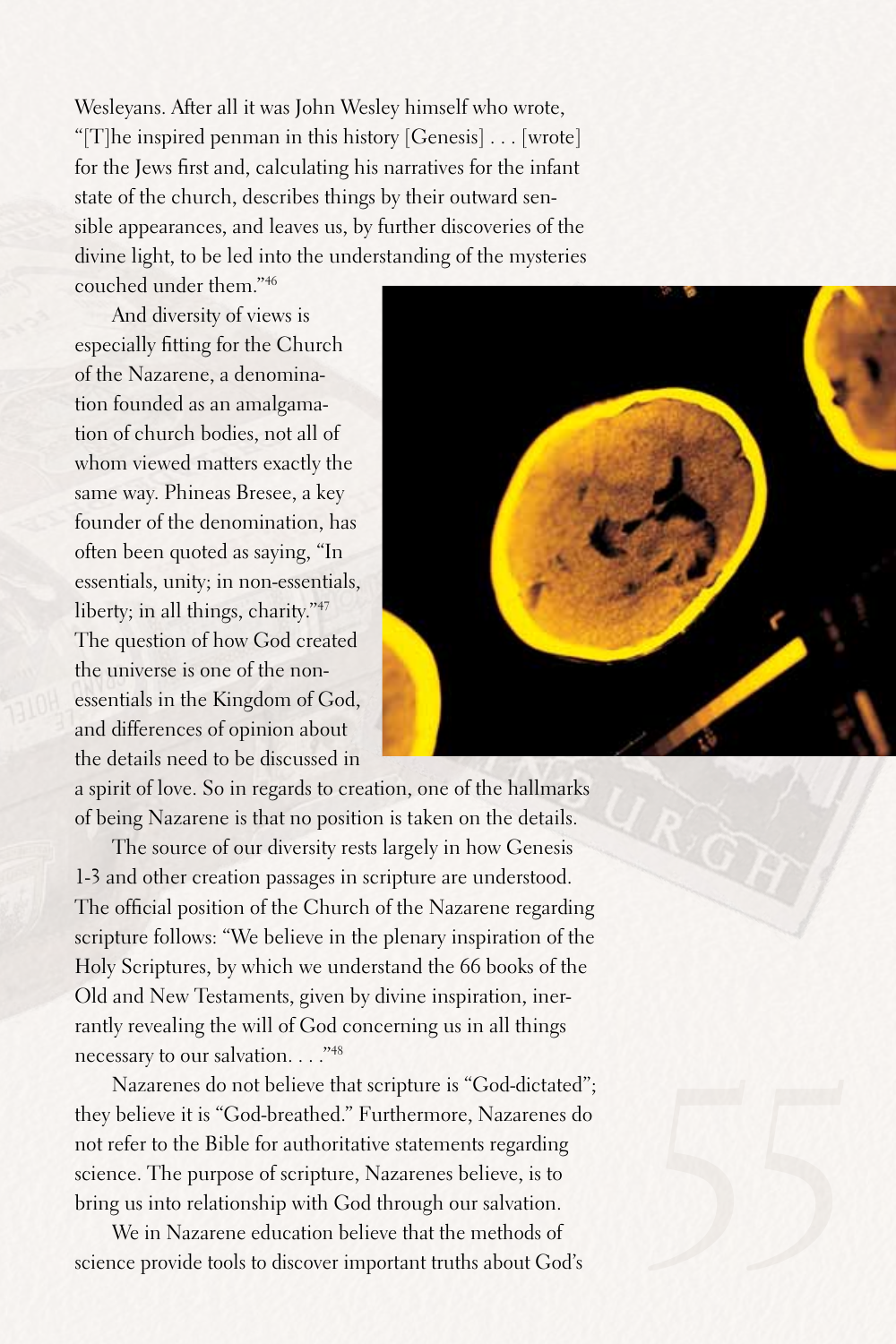world. Through scientific methodology we gain reliable information about how creation works and even how creation came into existence. Insofar as science does not lead into godless interpretations of the natural world, we cautiously trust science. It has proven wonderfully reliable as a window into an under-

clearly. Nazarenes do not fear science.

standing of how God's world works. Science can be viewed as a gift of God that enables us to see certain aspects of Him and His workings more

The science of biology (supported by findings at the core of geology, physics, and astro-



physics) has led almost all biologists to conclude that life has arisen gradually over a long period of time. If this is true, it is God's process carried out in response to "God's creation command" (Heb. 11:3), "created by and for  $[Christ]$ " (Col. 1:16), "who was with God in the beginning" and "without whom nothing was made that has been made" (John 1:2, 3). This is God's world, and the magnificent beauty that is revealed through

the science of biology is, in part, a reflection of the beauty of God. So science seems to clearly point to some specific details about how God chose to create life. Still, we are Nazarenes,

which almost by definition means we are a diverse group of Christ-followers.So, given the diversity of thinking, we in Nazarene higher education have a pastoral responsibility to nurture one another's faith, to build each other up as we sojourn together in a world filled with complexity. We respect the truth that not all will view the details regarding creation in the same way, and we celebrate that fact.

Nazarene science professors have found that it is at least as important that we get our pastoral responsibilities right as it is that we get our science right. We are responsible for nurturing and strengthening the faith of our students. We have a responsibility to let students work through the issues of how to understand scripture, how God created, and how to put all this together in a manner that strengthens and enriches faith. Above all else, we strive to help students retain a commitment to a life grounded in holiness through personal relationship with God and the indwelling presence of the Holy Spirit.

*Nazarene science professors have found that it is at least as important that we get our pastoral responsibilities right as it is that we get our science right.*